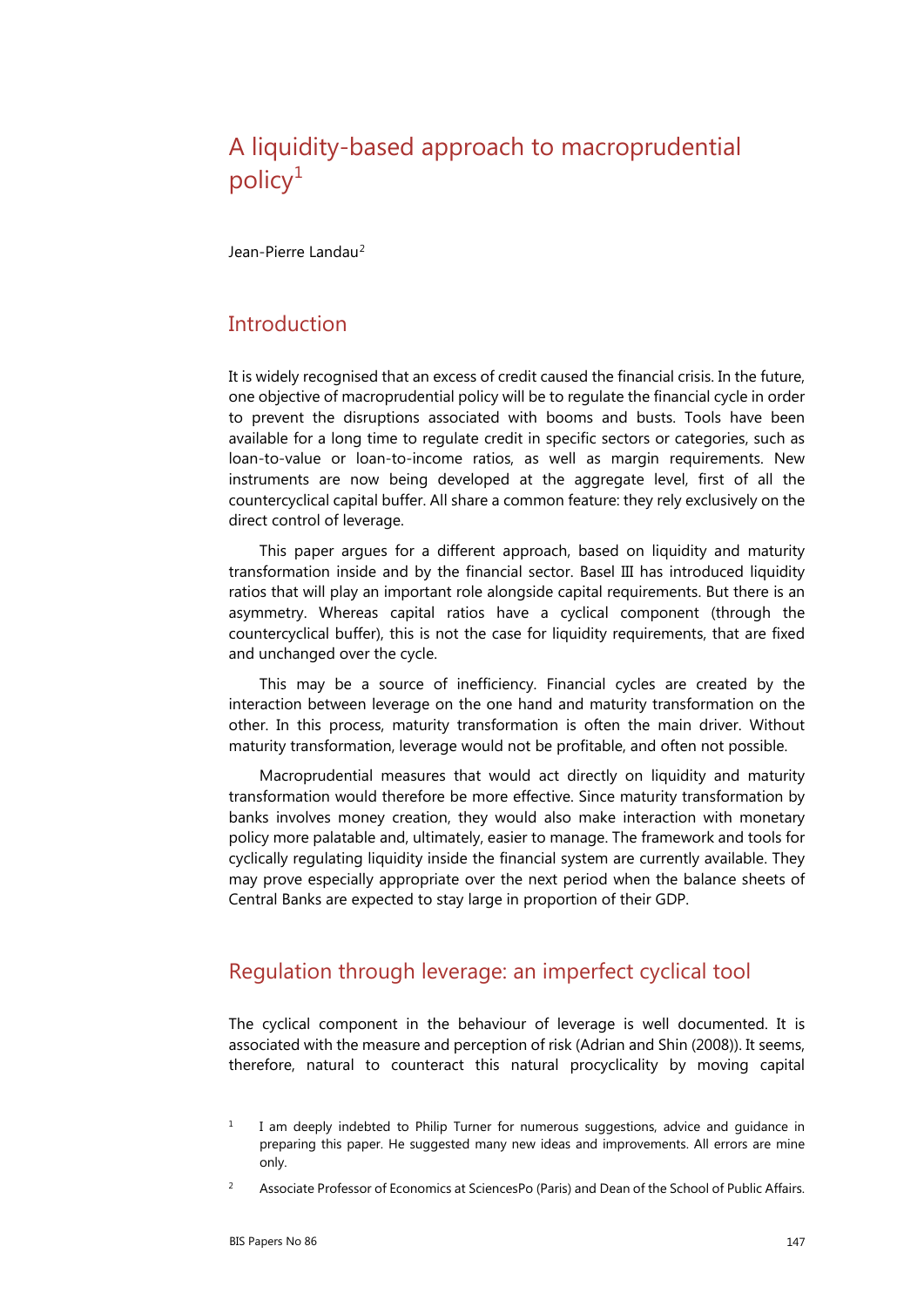requirements over time. This is the rationale for the countercyclical capital buffer created by Basel III.

If successful, the benefits of this approach would be significant for financial stability, but also, for monetary policy. As noted by Philip Turner in this volume, acting independently on the credit channel would give monetary policy an additional degree of freedom – and efficiency. It would enable authorities to target domestic demand more directly, thus avoiding unwanted side-effects that monetary policy triggers through exchange rate appreciation or depreciation.

Practically, however, it is doubtful that aggregate leverage control can be efficiently used to smooth out the credit cycle. There may be three difficulties.

First, coordination problems will arise. Cecchetti and Kohler (2012) show that capital requirements and interest rates are perfect substitutes as monetary tools. There is a distinct possibility that monetary and macroprudential policies pull in opposite directions, thereby nullifying each other and creating unwanted side-effects in the financial system.

Second, there is considerable uncertainty about leads and lags. Under Basel III, banks will have up to 12 months to comply with a countercyclical buffer. How much longer will it take to effectively act on credit distribution? We don't really know. There is not enough experience to assess the elasticity of credit aggregates to changing capital requirements. Recent attempts to act more directly on the marginal capital ratio through "funding for lending" schemes (that carried zero capital requirements for new credits) have not been considered as fully successful.

Finally, there is a calibration issue. The denominator of capital ratios is composed of long-term (slow rotation) assets. Cyclical changes in the overall capital requirements will therefore imply brutal adjustments in new credit flows. This may inhibit authorities in effectively implementing the necessary measures. It could be argued that countercyclical capital requirements are rule-based; and therefore, banks will anticipate their evolution and adjust ex ante their credit behaviour. However, rules will necessarily refer to aggregate (credit) quantities. To determine its lending capacity, each bank will have to assess the behaviour of all other intermediaries. In a competitive environment, this will open the way to many strategic interactions and multiple equilibria.

Taking into account those difficulties, it may be more efficient to affect the cyclical component of leverage at the levels of sectors and credit instruments through haircuts, loan-to-value ratios and minimum margins. Geneakoplos (2010) lists several advantages of such an approach. Different securities include different amounts of "embedded leverage". The leverage of an investor is often a meaningless number, for instance, when losses reduce equity and arithmetically increase leverage (additional prudential action may, in this case, aggravate the situation). A focus on securities leverage would lead to better control of derivatives. More generally, it is harder to hide securities leverage than investor leverage.

Aggregate capital ratios should best be used to fulfil their essential function, that is, as buffers against unexpected losses. And cyclical regulation of credit may be better achieved by other tools.

The next section will make the case that liquidity – and maturity transformation – dynamics are an important – maybe dominant – driver of the credit cycle. Therefore, if authorities were able to cyclically "regulate" liquidity, they may have a powerful tool to prevent the build-up of financial imbalances.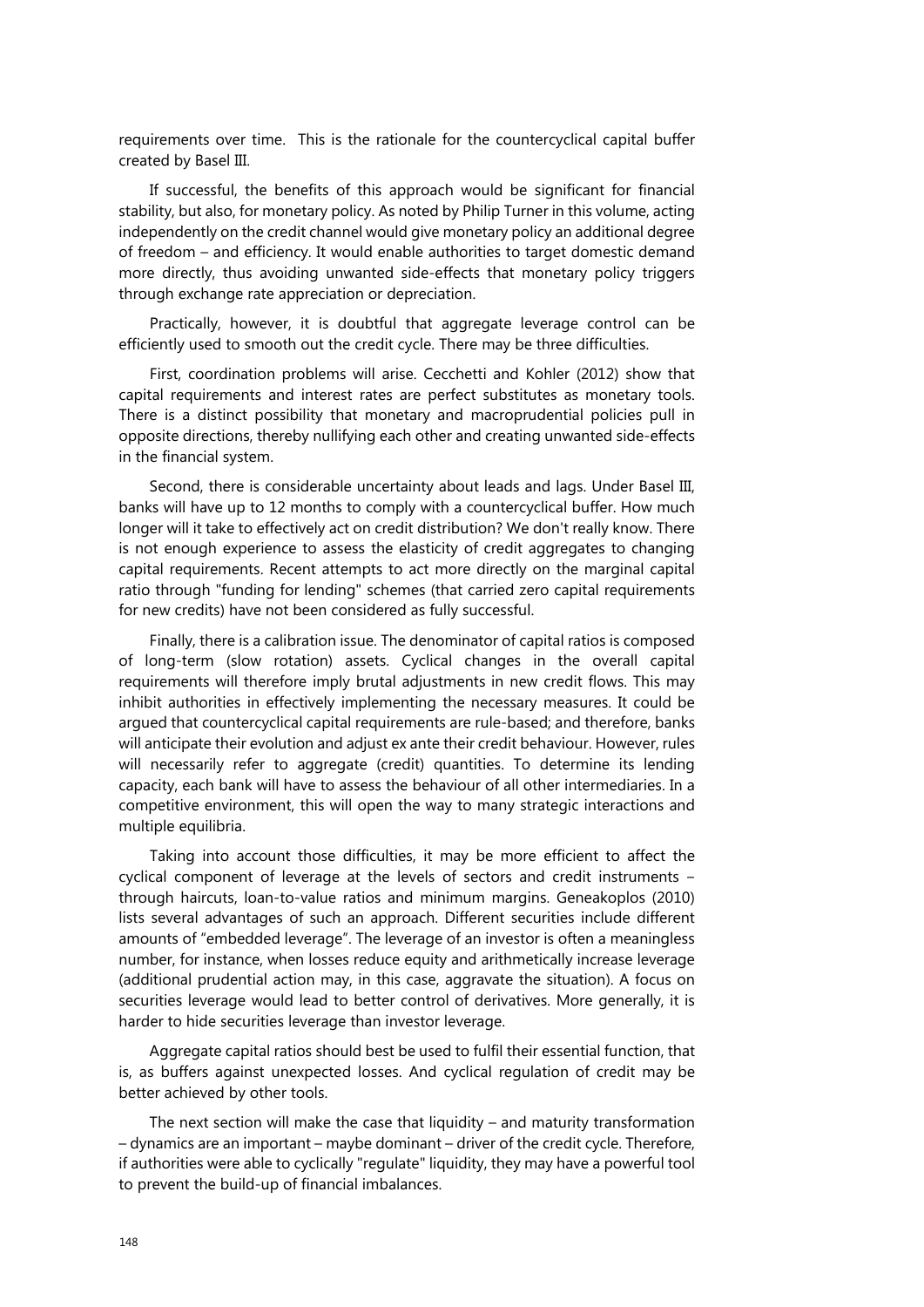# Maturity transformation<sup>[3](#page-2-0)</sup>, liquidity creation and the financial cycle

Maturity transformation is a permanent fixture of modern financial systems. Without maturity transformation, it would be impossible to reconcile the preferences of savers and investors. Capital allocation in the economy would be extremely inefficient. Maturity transformation also carries specific risks and is the source of major fragilities and negative externalities (runs on short-term liabilities possibly leading to fire sales of illiquid assets). Whatever their underlying causes, all crises develop, start and amplify through a breakdown in intermediation and maturity transformation. The last one was no exception.

There are good reasons, therefore, to regulate maturity transformation. Basel III has marked major steps forward with the creation of the Liquidity Coverage Ratio (LCR) and the Net Stable Funding Ratio (NSFR). Both ratios, in effect, put quantitative limits on maturity transformation performed by a specific bank. They do not, however, allow for cyclically adjusted constraints or requirements. While they permanently strengthen the resilience of individual institutions, it is not their objective, nor their effect, to prevent the build-up of excessive maturity transformation across the system. Nor do they provide an effective protection against aggregate liquidity shocks, affecting a large set of financial intermediaries.

From a cyclical perspective, it is useful to think of maturity transformation as a service provided by the financial sector. For that service, there is a demand, a supply and a price. The question then becomes: where to apply regulation. As mentioned, Basel III ratios act by quantitatively controlling the supply of maturity transformation by the banking sector, therefore potentially repressing demand. Such interventions may lead to unintended consequences. Maturity transformation may migrate to other, less secure, parts of the financial system. Or the equilibrium could be reached at a distorted price. Since that price can be measured as the spread between safe/liquid and risky/illiquid assets, mispricing appears under different guises. For instance, safe assets can be overpriced and yield returns that would be abnormally low. Alternatively, the spread required to perform maturity and risk transformation could be very high, so that only those long-term (risky) investments with very high expected returns would be undertaken. Excess demand for maturity transformation would ultimately show up as insufficient physical investment. These are all symptoms currently observed in advanced economies. Indeed, one possible interpretation of the so-called disconnect between economic and financial risk taking, could be an insufficient supply of maturity (and risk) transformation. Reaching a proper equilibrium, therefore, is a matter of great importance for policy makers aiming at the best possible trade-off between efficiency and stability in the financial system.

A comprehensive analysis of the demand for  $-$  and supply of  $-$  maturity transformation is beyond the scope of this paper. We are interested here in the cyclical variations in maturity transformation that may fuel the dynamics of leverage and, more generally, the financial cycles. From that perspective, an essential component is the capacity of financial intermediaries to create "inside" liquidity by

<span id="page-2-0"></span> $3$  Here, the words "maturity transformation" are used in a very loose sense, to designate three possible transformations: from short-term to long-term; from safe to risky; and from liquid to illiquid assets.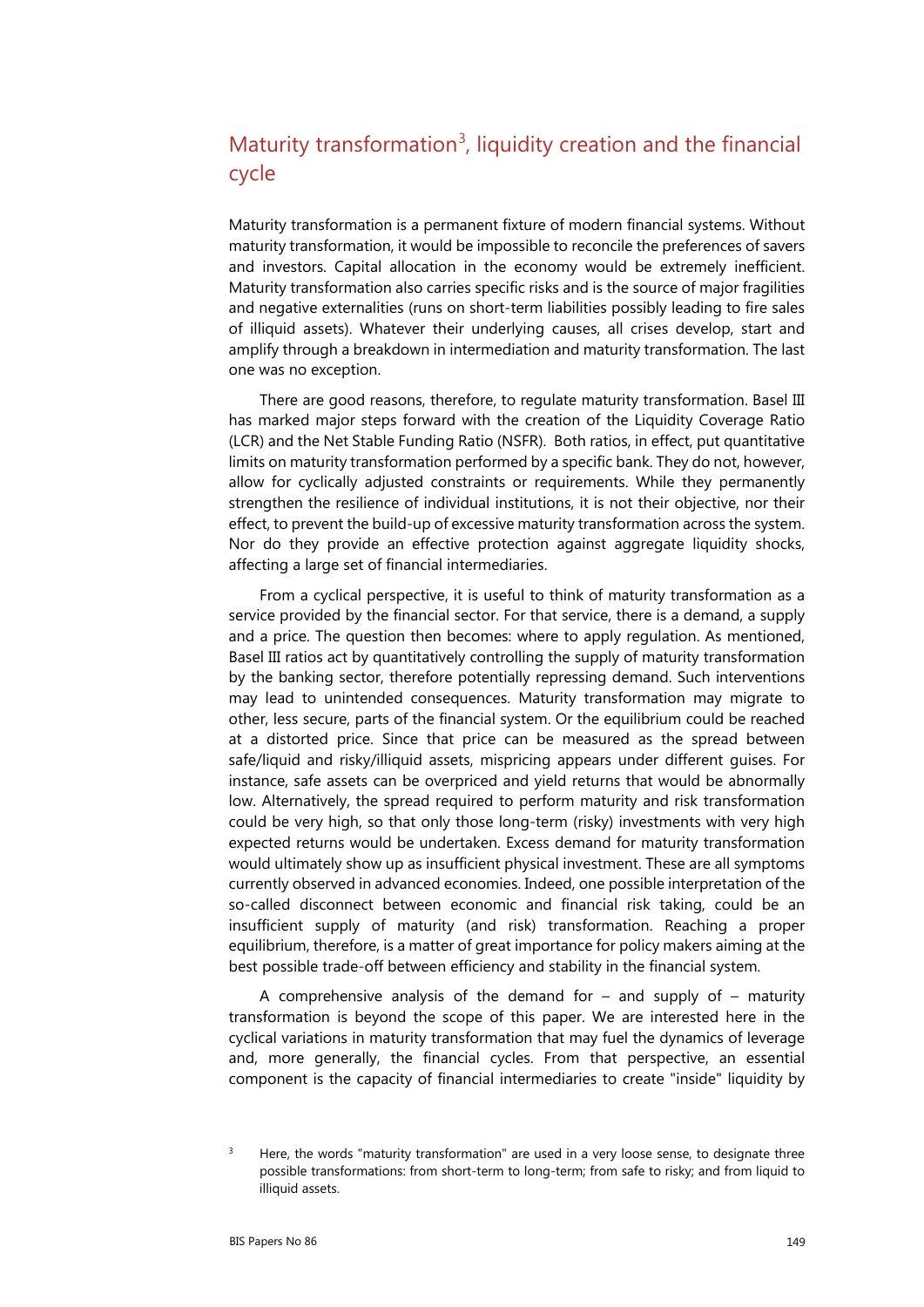engaging into money creation or reciprocal transactions, and, in the process, expand or contract their balance sheets.

Modalities depend on the specific features of financial intermediation. Banks create deposit money. They also issue short-term instruments that are accepted by other financial intermediaries or non-financial entities. The process is commonly known as "funding". In economies where "shadow banks" and securitisation play an important role, financial intermediaries permanently both issue and trade very short-term debt instruments especially through repo markets operations. Intermediation is organised through a "long chain" of financial institutions, with new liquidity created at each and every step, together with progressive maturity transformation. That mechanism allows maturity transformation and, at the same time, fuels leverage. As a result, "an important fraction of private money creation now takes place entirely outside of the formal banking sector, via the large volumes of short-term collateralised claims created in the "shadow banking" sector" (Gorton and Metrick (2010)).

This process drives the endogenous expansion of balance sheets. If funding is easy, maturity transformation is inexpensive and can seem riskless. As a consequence, leverage grows. It is therefore no exaggeration to say that liquidity drives leverage.<sup>[4](#page-3-0)</sup>

Inside liquidity itself moves endogenously with risk appetite. This is well documented in recent research. To quote Brunnermeier (2014): "funding is not an input". It results from a dynamic process depending on the (time-varying) propensity of intermediaries to take counterparty risk on each other. When inside liquidity dried up during the crisis, credit stopped. Because it depends on risk perception and appetite, there is also a strong "cyclical" component in inside liquidity and this cyclical component is subsequently reflected in the evolution of leverage.

As a result, the consolidated balance sheet of the financial sector can expand or contract for a given level of the policy interest rate. In turn, it can be shown the size of the financial system's balance sheet determines credit, risk premia, asset prices and overall financial conditions (Adrian and Shin (2010)).

From a monetary policy point of view, money (and credit) multipliers may be highly unstable as leveraging and de-leveraging take place independently of policy rates. Money creation and interest rates can be disconnected and "In this richer environment, monetary policy as it is conventionally practised is generally not sufficient to rein in excessive money creation" (Stein (2011)). From a macroprudential perspective, the main takeaway is that the dynamics of inside liquidity and maturity transformation ultimately drive leverage and the financial cycle. It is therefore natural to look at the possibility and modalities of regulating liquidity and maturity transformation in a countercyclical fashion.

# An elastic supply of maturity transformation

Borrowing from monetary theory literature, it may be said that the supply of maturity transformation must be elastic enough, but not too much. It has to be elastic because

<span id="page-3-0"></span><sup>4</sup> One would conjecture further that *expectations* on the availability of future funding liquidity drive decisions on leverage.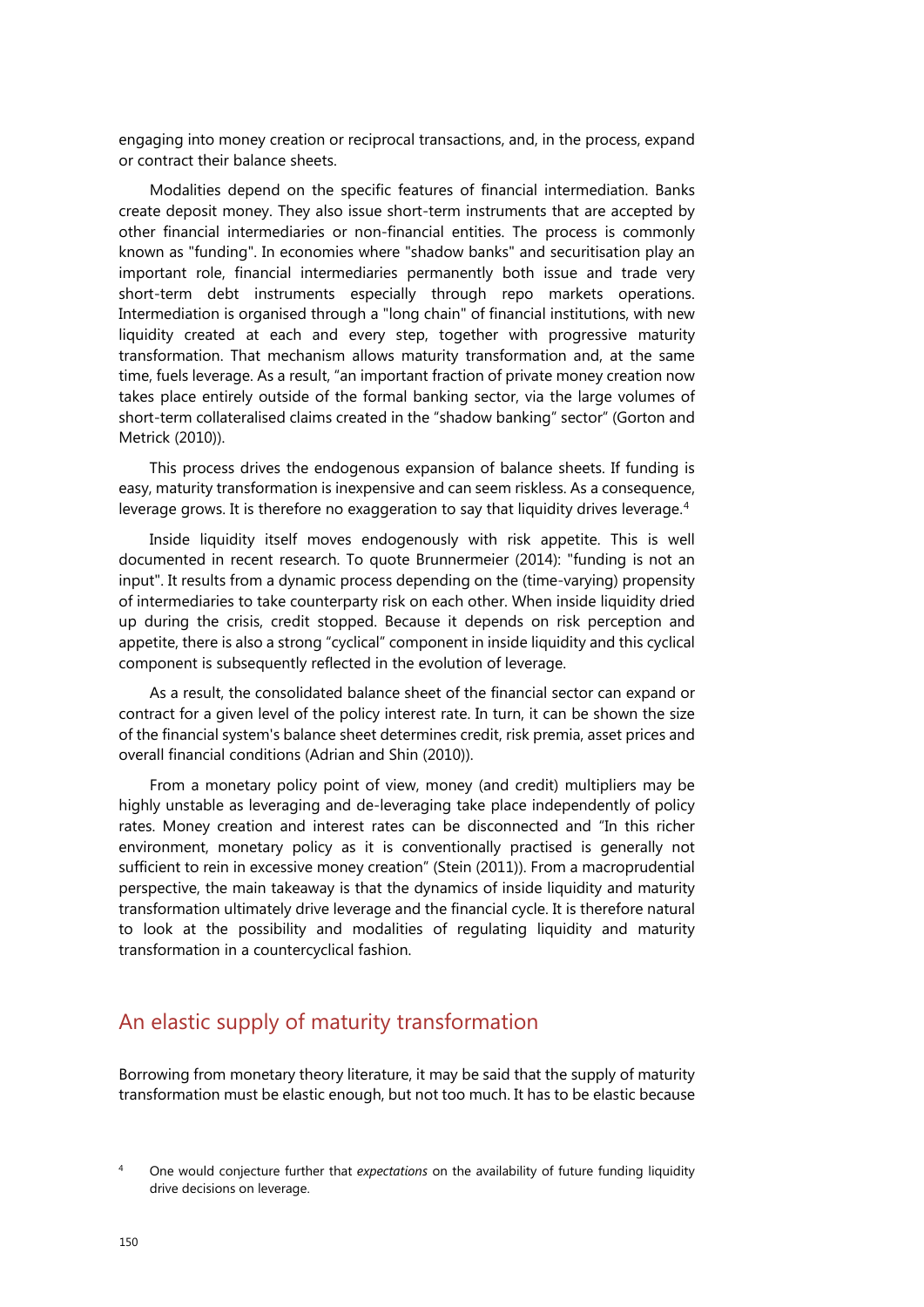the demand itself is time-varying. But excesses should be avoided, because they can lead to dangerous financial fragility.

An elastic supply of maturity transformation would perform a double function. One is monetary stability. Maturity transformation, when done by banks, frequently involves money creation. Too low maturity transformation may therefore lead to insufficient supply of money and deflation (Brunnermeier and Sannikov (2014)).<sup>[5](#page-4-0)</sup> The other is financial stability. An excess supply of maturity transformation may create financial fragility.

In theory, there should be, at any point in time, an optimal level of maturity transformation that would balance the benefits in efficiency against the costs in terms of financial fragility. In practice, the optimum has to be found by trial and error. For that reason, it is important for the authorities to have the tools to regulate permanently the amount of maturity transformation in the economy.

Two sets of such tools are potentially available that will be discussed in the following sections.

First, Central Banks can step in and use their balance sheets to undertake maturity transformation on their own. They have done so extensively during the crisis. An important question is whether, with very large balance sheets, this may become a more permanent feature for managing the interactions between price and financial stability.

Second, Central Banks may influence the price of maturity transformation by creating a "tax" through an appropriate system of reserve requirements and liquidity provision.

#### The Central Bank's balance sheet as a financial stability tool

By nature, all Central Banks are engaged into maturity transformation. This role has traditionally been marginal in the economy, as their balance sheets – and the volume of reserves kept by banks – were small in proportion of the overall size of the financial sector. In many countries, the access of financial intermediaries to the central bank balance sheet is restricted. Open market operations have generally been very short-term.

Following the crisis, those balance sheets have considerably expanded and are now commensurate with the size of annual GDP. In addition to traditional refinancing operations through repos, Central Banks have purchased long-term (and sometimes risky) assets in implementing unconventional monetary policies. Through various new facilities, they gained direct access to (until then) remote parts of the financial system. In that new environment, the role of Central Banks in financial intermediation and maturity transformation can hardly be ignored.

From a monetary policy perspective, the consequences are significant. Through the asset side of their balance sheets, Central Banks have triggered portfolio rebalancing in the private sector and exerted significant influence on term premia,

<span id="page-4-0"></span><sup>&</sup>lt;sup>5</sup> Well-capitalised banks are therefore a necessary – maybe not sufficient – condition for an elastic supply of maturity transformation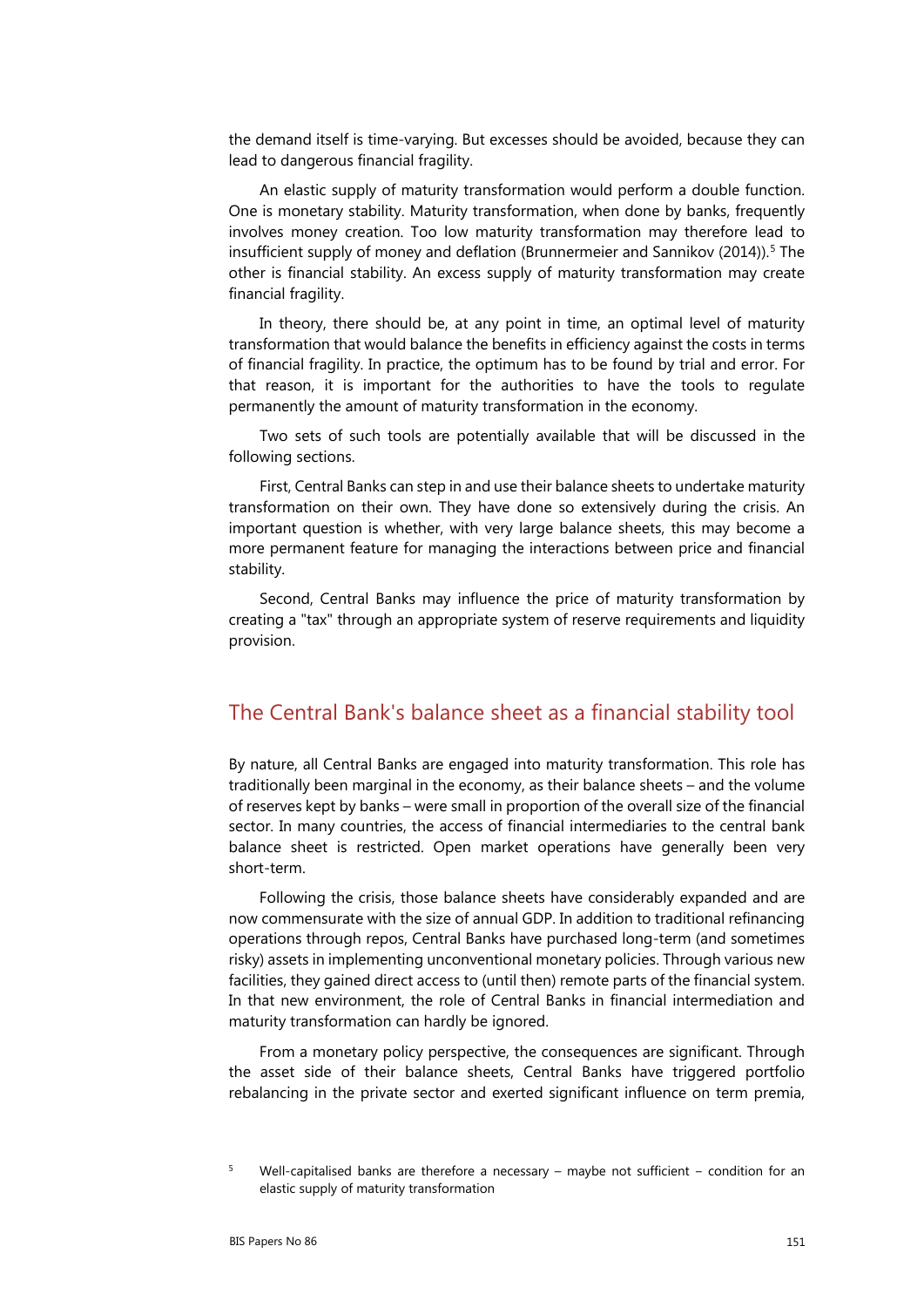long-term rates and overall financial conditions. Although the precise quantitative impact remains a matter for discussion and debate, the existence and direction of such effects are widely recognised.

The financial stability impact is as important, if less advertised. Central Banks are the ultimate issuers of safe and liquid assets. For many decades, before the crisis, this liquidity provision function had been "passive" as Central Banks accommodated the demand for reserves at the policy interest rate. But, during and post-crisis period, the Central Banks' balance sheets have taken up an active role and carried out an intermediation function that the private sector was (temporarily) no longer capable of providing (Papadia (2014)). By actively providing outside liquidity, Central Banks have reduced the risk of market disruption, eliminated any uncertainty on funding and, ultimately, encouraged maturity transformation and risk taking by all financial intermediaries (both banks and non-banks).

That approach has worked well during the crisis. Will it continue to do so when the times come to exit unconventional policies? Exit can be done in a number of different sequences, starting either by raising policy interest rates or reducing the size of central bank balance sheets, or both. But exit to where? As noted by Turner (2015), there is no consensus on the "new normal" for the balance sheets of Central Banks. Broadly speaking, there are two sets of (intertwined) arguments. One is on the size of balance sheets: should Central Banks try to come back to pre-crisis levels? Or will they accept as permanent the situation created by the legacy of the crisis and expanded assets and liabilities. The other argument is about instruments: will, in the future, Central Banks keep a diverse set of (conventional and unconventional) tools, therefore acting on different parts of the financial system (including long-term bonds rates)? Or will they rely only on the short-term policy rate, coming back to the "benign neglect of the long-term rate" (Turner (2013)) that has prevailed until the crisis?

Those fundamental policy choices matter enormously, of course, for the implementation of monetary policy. They also matter for financial stability. The idea of using the Central Bank's balance sheet as a financial stability tool is not universally accepted. Many policymakers still consider Central Banks' expanded role in financial intermediation as a necessary, but temporary, evil. They long for a situation where interbank markets would return to their pre-crisis level of activity and functions. Other policymakers see merits for Central Banks in keeping expanded balance sheets for some time. From this perspective, an ample balance sheet is one way for the Central Bank to provide an elastic supply of safe asset (Bernanke (2015)) or, equivalently, an elastic supply of maturity transformation.

The possibility only exists, however, in (current) circumstances when there is an excess supply of reserves by the Central Bank. When reserves are in short supply, the Central Bank cannot easily control their amount (and the subsequent level of maturity transformation it provides) independently of monetary policy. It has to satisfy the demand for reserves at the prevailing policy rates if it wants to keep the interbank rate close to its objective. Therefore, banks are assured to get any reserve they need to compensate for shortfalls in funding. There is no effective brake on maturity transformation.<sup>[6](#page-5-0)</sup>

Some freedom may be gained by implementing a "floor system" (Keister et al (2008)) whereby the policy rate is, in effect, the deposit rate. Provided reserves are

<span id="page-5-0"></span>Other than the restriction on demand that may come from higher policy rates.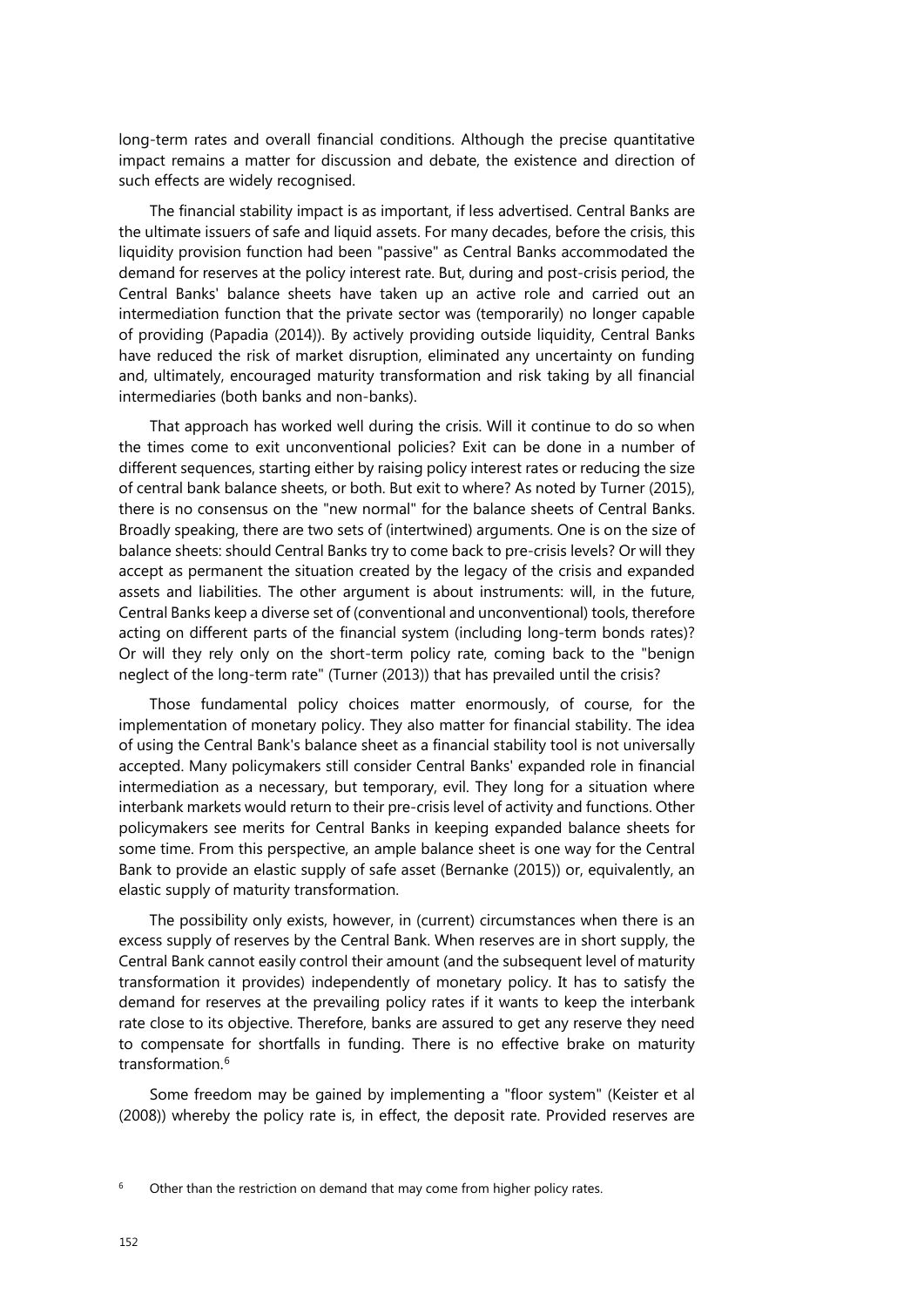quantitatively sufficient to bring down the interbank rate to the floor, they can be increased or reduced without impacting the interbank rate. Liquidity provision is "divorced" from monetary policy. The same result can be achieved by remunerating reserves at the policy rate, in which case the remuneration of reserves serves as an effective floor to money market equilibrium.

However, from a point of view of financial stability, the freedom given by those schemes remains limited. These are still situations where the Central Bank is committed to meet any demand for reserves unless it is prepared to let a bank fail. In effect, the amount of Central Bank liquidity is endogenous to commercial banks' behaviour. This is the fundamental moral hazard issue raised by liquidity provision. If, at the prevailing policy rate, the amount of maturity transformation provided by banks is excessive from the point of view of financial stability, there is nothing the Central Bank can do ex post to correct this situation. The demand for reserves materialises after decisions on credit and funding have been made – and it has to be met. In effect, when bidding for liquidity against collateral, banks transfer part of their maturity transformation to the Central Bank. For individual banks, liquidity provision acts as an insurance against any difficulty they may encounter as a result of excessive maturity mismatch between their assets and liabilities. In such a situation, additional tools are necessary to regulate ex ante maturity transformation.

#### Reserve requirements and liquidity regulation

As underlined above, what is needed is a regime of liquidity regulation that allows for cyclical action on inside liquidity and maturity transformation. It turns out that basis for such a regime exists in the literature and that instruments are potentially available. It rests upon three pillars: first, the ability to impose reserve requirements on a broad range of short-term financial liabilities; second, the use of interest on reserves as a separate and independent tool; and, third, the ability of the central bank to set the monetary policy rate separately from the remuneration of reserves.<sup>[7](#page-6-0)</sup> The analytical foundations have been extensively developed in Stein (2012) and Kashyap and Stein (2012).

Reserve requirements (RR) introduce a wedge between market rates and funding costs. An intermediary that issues a short-term liability subject to RR would, in effect, pay an additional charge (a "tax"). The effective weight of the tax would depend on the reserve requirement ratio and the interest rate paid on reserves (that has to be lower than the policy rate).

In such a framework, the Central Bank would have three instruments available to pursue price and financial stability: two interest rates (the policy rate and the interest on reserves) and one ratio (on reserve requirements). Depending on the structure of the financial system, for a given (monetary) policy rate, the authorities could choose to move one or the other two instruments to counter unwanted cyclical movements in maturity transformation. By doing so, the Central Bank can ex ante make maturity transformation more or less expensive, with a very quick effect as, by assumption,

<span id="page-6-0"></span>Most EMEs actually operate under such a kind of framework except for, in most cases, paying interest on reserves.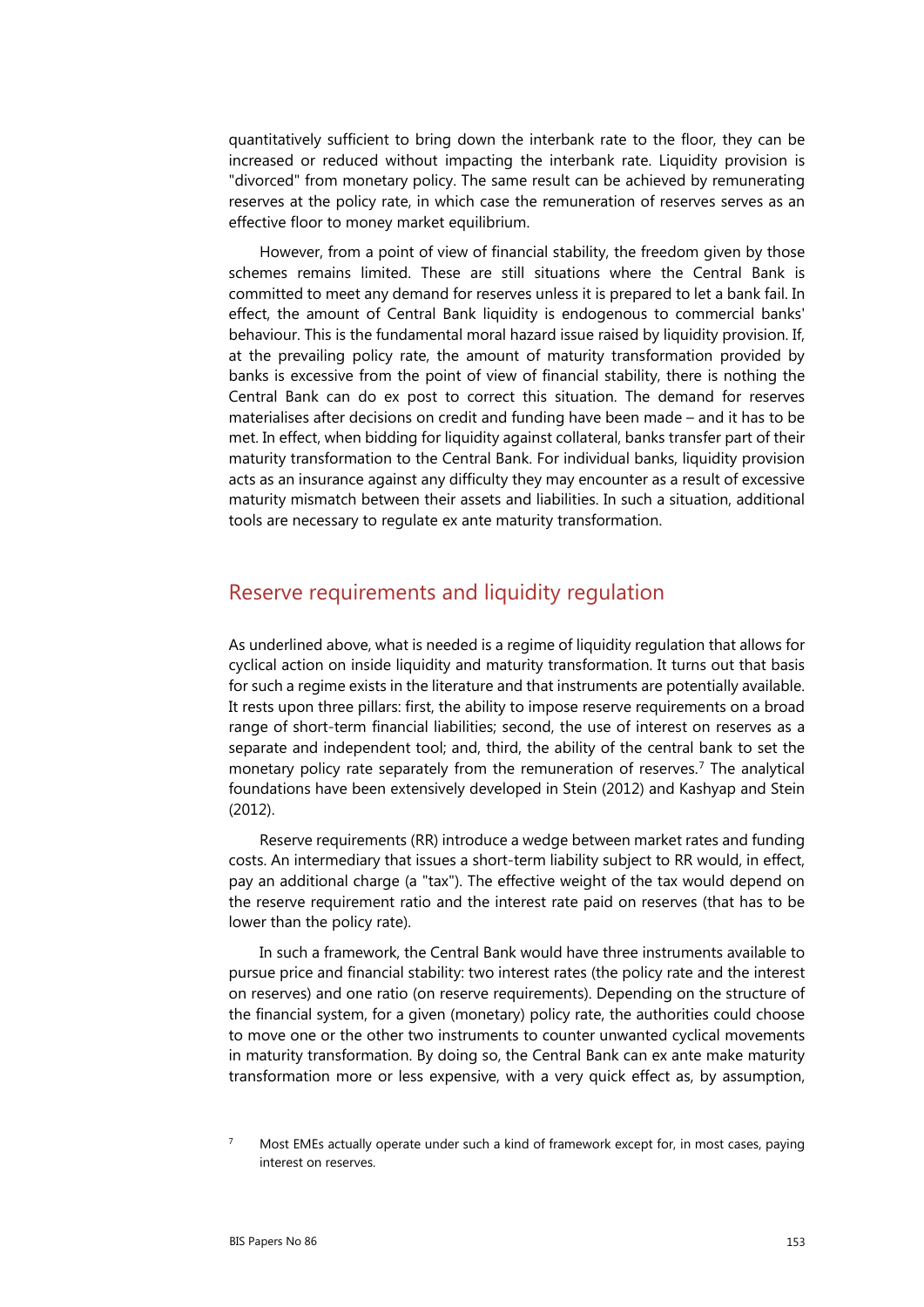those liabilities are very short-term and would have to be rolled over at high frequency.

#### Further considerations on reserve requirements

Prior to the crisis, compulsory reserve requirements had basically been abandoned by Central Banks in most advanced economies. They continued to exist at low rates in some jurisdictions – in the euro area, in particular – as an accessory tool of short-term liquidity management, helping the Central Bank to create a permanent excess demand for reserves.

The demise of compulsory reserves can be attributed to several causes. They are seen as a distortionary tax on bank intermediation, thus pushing maturity transformation into other, less secure, parts of the financial system. They seemed to relate to an outdated intellectual framework: the simplistic "money multiplier approach" where controlling banks' reserves would also ensure control of the money supply and (with constant velocity) help achieve price stability. Finally, of course, in an era of (very ample) excess reserves, compulsory requirements may seem redundant and superfluous.

The approach developed here takes a totally different tack. First, compulsory reserves are used as a financial stability – not a monetary policy – tool. Second, there is no presumption of any stability of the money multiplier. On the contrary, as mentioned above, endogenous fluctuations in the multiplier are taken as a defining feature of contemporary financial systems. Influencing those fluctuations is therefore a major intermediary objective for macroprudential policy. Finally, interest is paid on reserves, but the rate of interest may differ from the policy rate that the Central Bank wants to target for monetary policy purposes.

Obviously there would be numerous technical, practical and legal difficulties in implementing such a system, especially in deciding on the perimeter of liabilities subject to reserve requirements. $8$  Also, regulators would give themselves the right to influence the relative costs of different sources of funding, and this may be seen as excessively intrusive. Yet, this is exactly what regulators have been doing recently with the creation of the LCR and NSFR. These new ratios have the same "taxing" and distortionary effect as compulsory reserves – with less transparency. And they will probably lead to a lasting increase in the demand for reserves as Gagnon and Sacks (2014) argue. But, how far the demand for reserves will rise when these new instruments come into force is unknown? This instrument uncertainty itself creates a case for considering more direct measures such as varying required reserves. As compared to quantitative ratios, reserve requirements can be introduced and changed flexibly. They can be made to vary according to risk (for instance, with higher reserve requirement ratios for short-term or foreign-currency deposits). Maturity transformation is now severely constrained by "quantitative" tools. Using compulsory

<span id="page-7-0"></span>Maturity transformation may migrate outside the perimeter of reserves implementation. This is already happening as an increased share of maturity transformation is directly taking place on securities markets where there are doubts concerning market liquidity. This new kind of maturity transformation, however, is dissociated from leverage and raises different issues that relate to the overall fragility of the financial system rather than to its cyclical behaviour.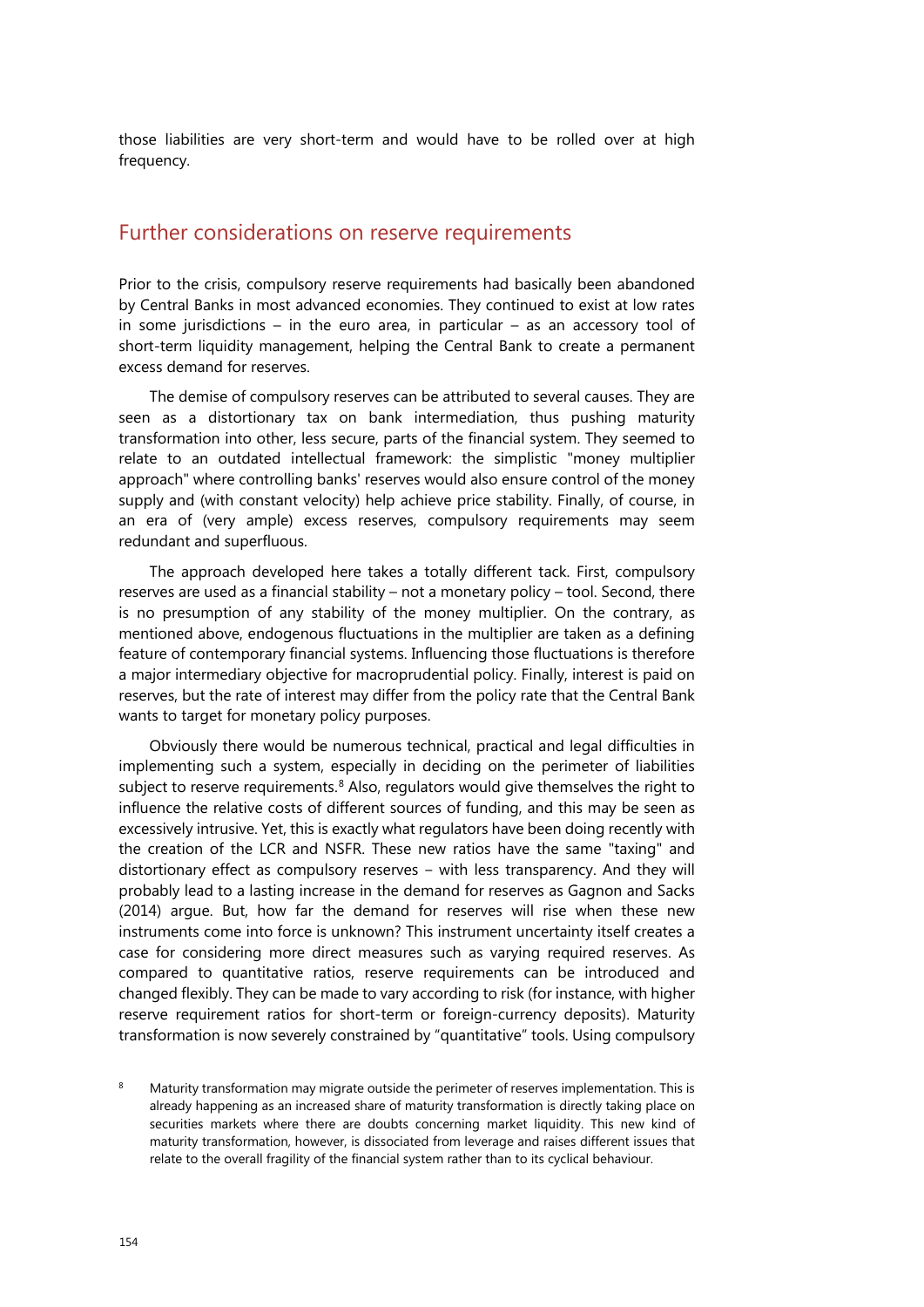reserves in a flexible way would introduce a "price" component in liquidity regulation that would increase the overall efficiency of macroprudential policy.

## Conclusion

Considerable progress has been made since the global financial crisis in strengthening the resilience of financial systems. New regulations have created or increased capital and liquidity buffers, in effect quantitatively constraining leverage and maturity transformation especially in "systemic" institutions.

This paper argues that those efforts could usefully be complemented by an additional "pillar" for macroprudential policy, with the objective of regulating the financial cycle, preventing the build-up of imbalances and reducing the risk of financial fragility. The best approach is to cyclically regulate liquidity creation and maturity transformation inside the financial system as, ultimately, they drive the dynamics of leverage and credit supply. Central banks have the necessary tools. They can use their expanded balance sheets to bring some elasticity in the supply of maturity transformation in the economy. They can also put a price on maturity transformation by financial intermediaries through a flexible use of reserve requirements and interest paid on reserves.

#### References

Adrian, T and H S Shin (2009): "Prices and quantities in the monetary transmission mechanism", Federal Reserve Bank of New York Staff Report, no 396.

Adrian, T and H S Shin (2010): "Financial intermediaries and monetary economics", *Federal Reserve Bank of New York Staff Report*, no 398.

Bernanke, B (2015): "Monetary policy in the future", remarks at the IMF Conference on "Rethinking Macro", Washington DC, 15 April 2015.

Bernanke, B and A Blinder (1988): "Credit, money and aggregate demand", *NBER Working Paper*, no 2534.

Brunnermeier, M and Y Sannikov (2014): "Monetary analysis: price and financial stability", ECB Forum on Central Banking, May.

Brunnermeier, M, T Eisenbach and Y Sannikov (2012): "Macroeconomics with financial frictions: a survey", March.

Cecchetti, S and M Kohler (2012): "When capital adequacy and interest rate policy are substitutes (and when they are not)", *BIS Working Paper*, no 379, May.

Dudley, W (2015): "Remarks at the 2015 US monetary policy forum", Federal Reserve Bank of New York, 27 February.

Frost, J, L Logan, A Martin, P McCabe, F Natalucci and J Remache (2015): "Overnight RPP operations as a monetary policy tool: some design considerations", *Federal Reserve Board finance and economic discussion series*, 2015-10.